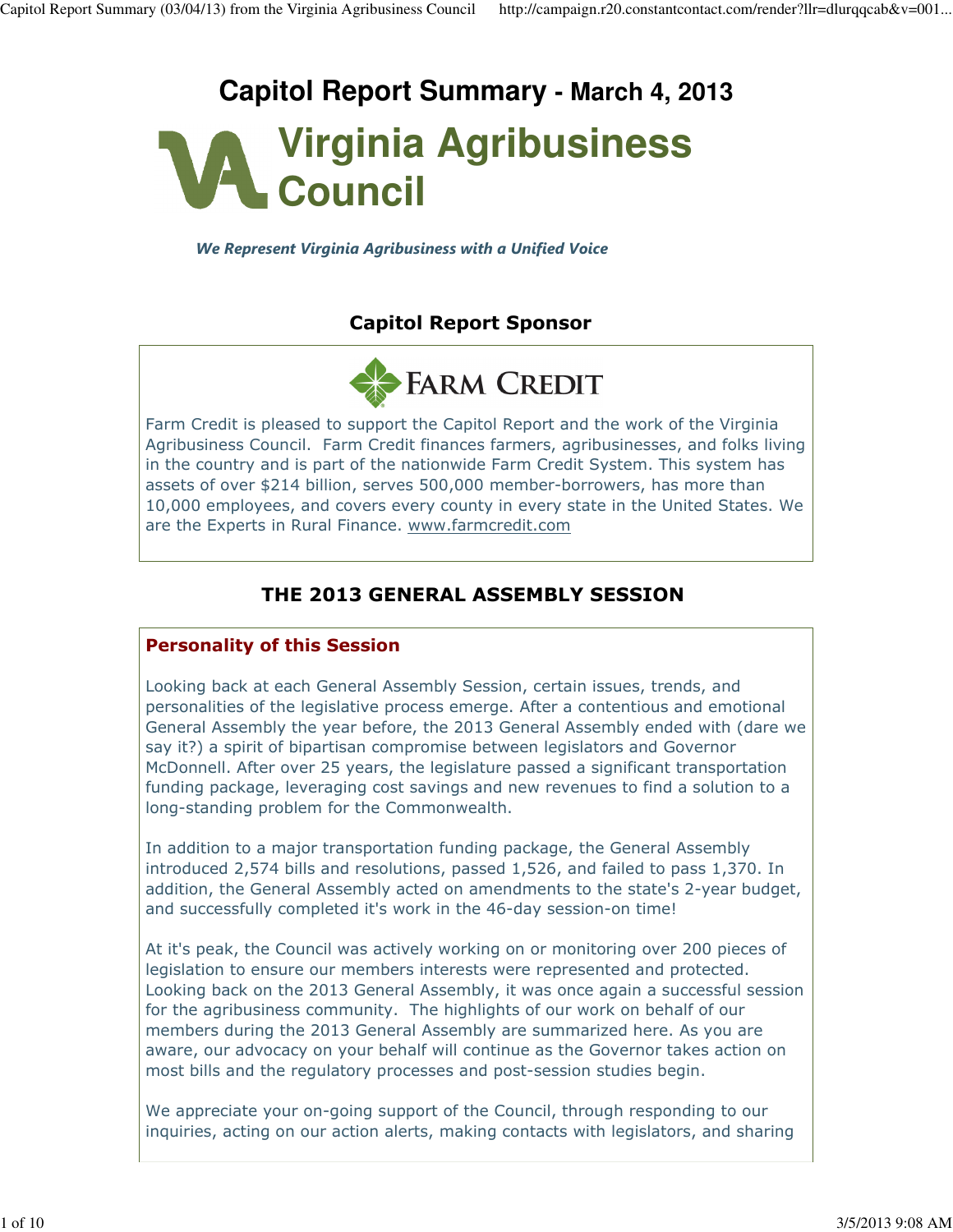our message with your fellow industry members. We look forward to our continued partnership to ensure a thriving agribusiness community for future generations. Happy Reading!

## How Did Your Delegate and Senator Vote?

The Virginia Agribusiness Council will be publishing a Legislator Voting Record for the 2013 Session in the near future. This members-only report will include legislation of particular importance to our agribusiness industry. Look for the website link in a future AgReport.

Interested in how your Delegate voted throughout the 2013 Session on all issues? Click here to see all floor, committee, and subcommittee votes. The Senate votes are only accessible by clicking on the senate vote in the history of a bill. To search for a bill and find its history click here.

# Summary of Key Issues

## Budget Items

Our efforts focused on amendments to the states 2-year budget for FY 2013-2014, and included many issues we have worked on over the years. These included supporting the Governor's budget amendments for: incremental funds for the Weights and Measures Inspection Program; an additional position to manage the new Agriculture & Forestry Industries Development Fund; and a new position to address Coyote Damage.

In addition, we advocated and received favorable support for: restoring funds for the Beehive Grant Program and the Purchase of Development Rights Fund (both cut by the Governor); requiring an annual report to the VDACS Board of Pesticide Fund activities; providing additional funding for the Reforestation of Timberlands Program and Soil and Water Conservation District Operations; and at our land-grant institutions, funding a new VSU Wildlife Specialist; funding to begin replacing and relocating the VT Dairy facilities; and operations funds for HABBI 1 (a Cooperative Extension/Ag Experiment building) at Virginia Tech.

Value to You: Ensuring the General Assembly provides adequate funding and support of state programs and investments to support and benefit the Commonwealth's number one industry of agriculture and forestry.

## Environment & Water Quality

A proposal to transfer water quality programs from the Dept. of Conservation & Recreation (DCR) to the Dept. of Environmental Quality (DEQ) (HB 2048 and SB 1279) created quite a stir within the agribusiness industry this session. Without a consensus position from our members, the Council voiced both concerns from our members about consolidating departments and member's thoughts on the positive impacts of streamlining programs with legislators, while seeking improvements to the bills along the way. Two months and 200 pages of negotiating later, HB 2048 and SB 1279 will only move non-agricultural programs (such as stormwater management, erosion & sediment control, and TMDL planning) to DEQ. Soil and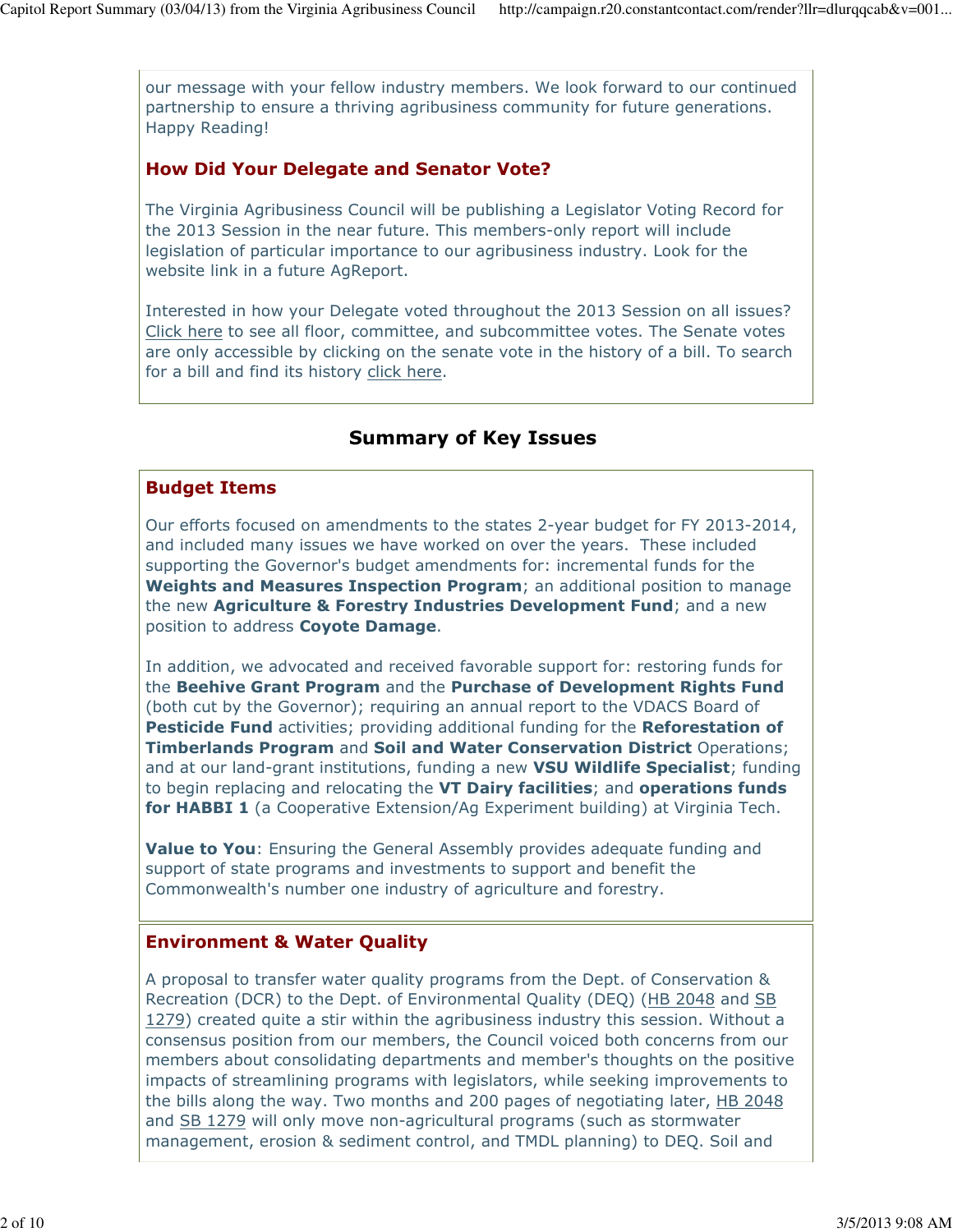Water Conservation Districts, Nutrient Management Planning, and Resource Management Plans will remain at DCR, and a legislative and agency-head panel will conduct public hearings on DCR programs throughout the coming year across the state.

After many years of seeking additional oversight by a citizen board for programs at DCR, the legislature easily agreed to legislation (HB 2209 and SB 1309) requested by the Council and our industry partners. Passage of these bills will ensure that Nutrient Management Plan regulations and Soil and Water District funding and oversight are approved by the Soil and Water Conservation Board (made up of farmers and Soil and Water District representatives), instead of the DCR Director.

For the first time in several sessions, urban turf and fertilizer use was not a front-page issue. A proposal to create an urban best management practice cost-share program (HB 2296) did not advance due to limited funding, but will likely be the subject of further discussions this year. The legislature did approve a measure (HB 2190) that will establish a procedure for the state to review local stormwater ordinances, particularly those that are more stringent than state requirements.

**Value to You**: Approval and oversight of key water quality programs will now be made by a Board of peers, and study of efficiencies gained by consolidation of Water Quality programs will continue.

## Energy/Electric Utilities

After several years of unsettled discussions, the General Assembly passed an agricultural net metering bill (HB 1695) this year. With discussions continuing through the last few weeks of session, Electric Utilities and Electric Cooperatives worked with the Patron to address concerns from both sides and amended the original bill to legislation that was supported by most industry sectors. HB 1695 now requires the State Corporation Commission to establish net energy metering programs for eligible agricultural customers who generate energy at their agricultural operations.

**Value to you:** Resolution to an ongoing issue and the development of programs that will allow for the use of energy produced on the farm.

## Food Safety & Inspections

The VDACS food safety inspection programs were at risk once again this year. HB 1839 would have exempted all foods processed or prepared in private homes or farms from VDACS regulations, including meat and dairy products. After the Council educated the subcommittee members about the federal requirements for meat and dairy, and the sometimes fatal consequences of foods that are not properly prepared, HB 1839 died by a unanimous voice vote.

However, the almost-annual bill known as the "pickle bill," did pass this year. HB 1852 expands the products included on the non-hazardous exempted food list, and allows for the sale of potentially hazardous foods, like pickles, relishes and salsas, under certain sales revenue limits. Although the Council did not support this bill, it was viewed by many as a compromise with the hope that it will keep the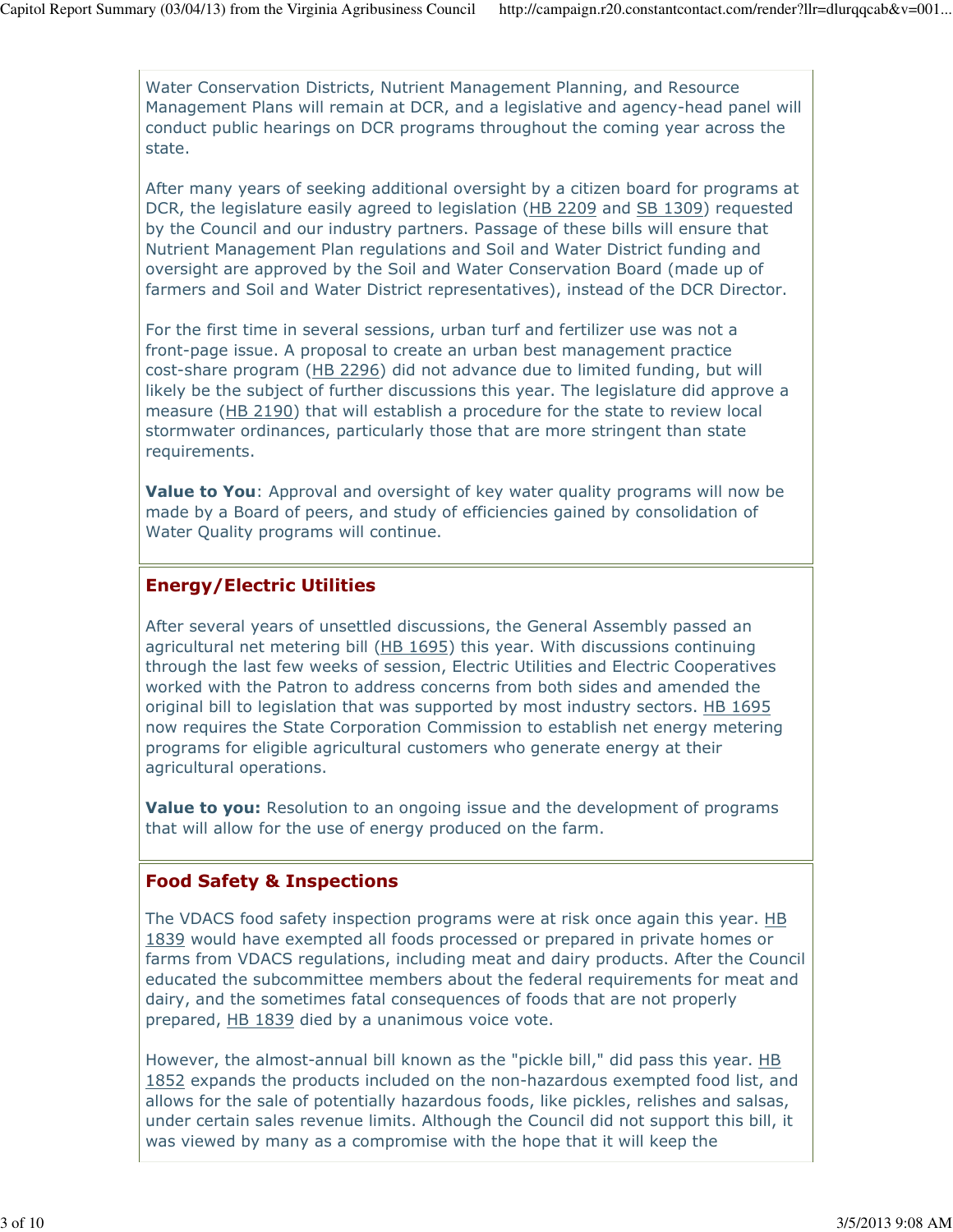proponents of more harmful bills at bay for a little while.

HB 2092, a bill that authorizes the Tax Department to provide VDACS with tax information necessary to identify taxpayers who are subject regulations, such as food establishment inspection, was also approved by both Chambers. This non-controversial bill was supported by the Council and will hopefully reduce the number of establishments that go uninspected until a complaint is filed.

Value to you: The safety of the consumers and integrity of the food products remains largely protected.

#### Forestry

After an out-of-date definition within the sales tax exemptions for logging equipment led to confusion and misinterpretation by some state personnel, HB 2054 was introduced at the request of the forestry industry. This one-word bill will correct a significant issue for the forest harvesting industry, and allow equipment used for harvesting forest products to benefit from a sales tax exemption.

**Value to You:** Clarity in the existing law to ensure that forest harvesting operations can rightfully take advantage of a sales tax exemption.

#### Government Structure

Identical bills HB 2012 and SB 1331, which placed a two year moratorium on the use on unmanned aircraft systems (drones) by state and local law enforcement and regulatory entities, faced many hurdles and amendments throughout session but eventually came out of both chambers. With new drone technology becoming more available and affordable, the two year moratorium will allow for the development of regulations that will limit the use of drones and ensure the privacy and safety of Virginia citizens.

Value to you: The continued protection of property and privacy rights within the scope of government regulations and oversight.

#### Outdoor Recreation

This session once again saw a flury of activity surrounding several controversial hunting and outdoor recreation issues, and amongst the drama were two bills quietly "muddying the waters". SB 880 and SB 737 both addressed the issue of public access to waters. SB 880 called for DGIF to inventory state waters that are (and are not) open to the public, and SB 737 attempted to provide a safe-harbor from trespass charges for recreational non-motorized boaters. The bills caused some confusion amongst members of the Senate as they attempted to distinguish between state and private waters, King's grants, and the definition of navigable waters. Neither bill survived the confusion, but the committee did write a letter to DGIF asking them to look into the issue further.

Value to you: Continued trespassing and private property rights protections for King's grant river bottoms and privately owned waterways.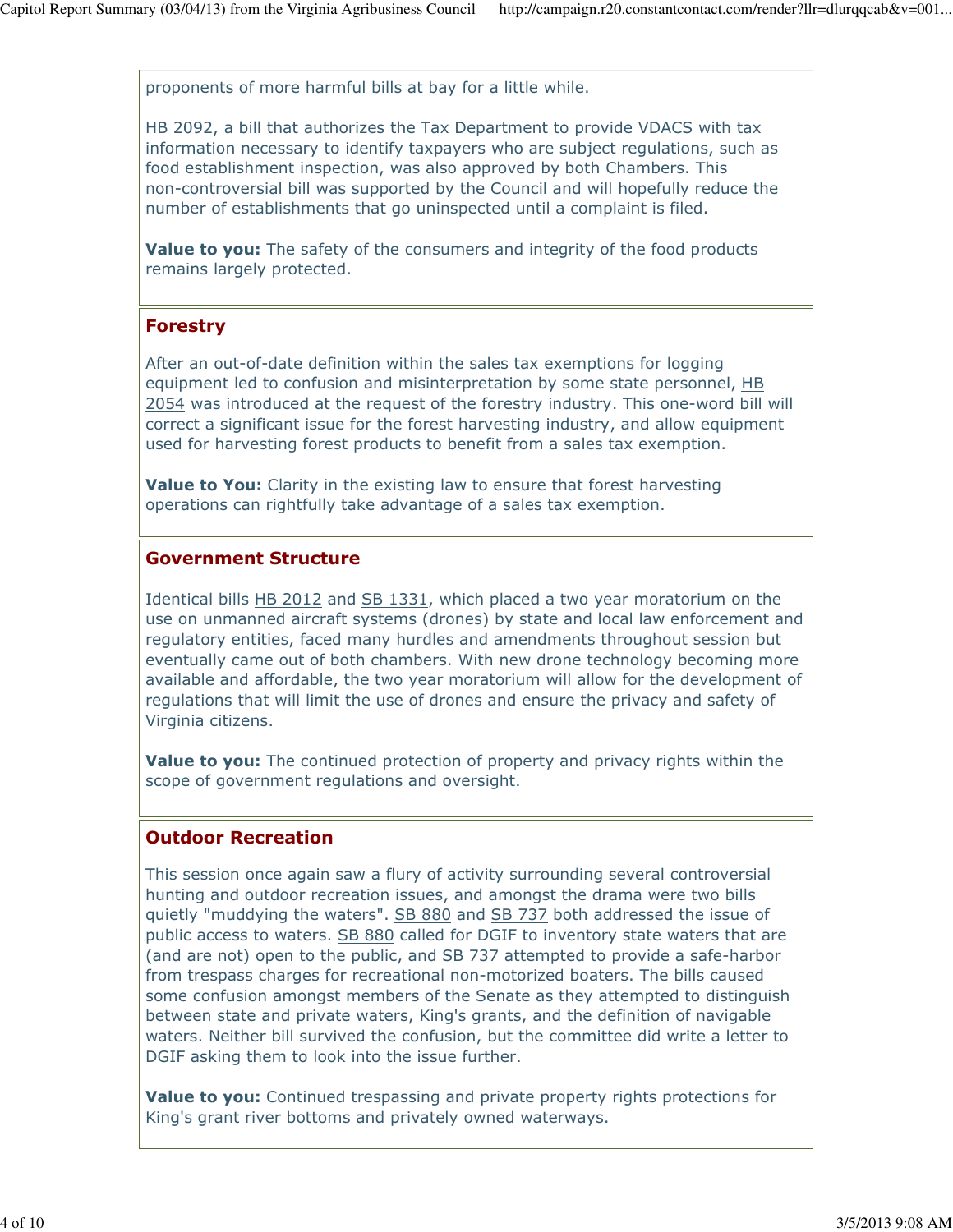## Land Use and Preservation

This year, there were several failed attempts to provide additional certainty for potential conservation easement holders. HB 1694 would have given landowners the option to apply for conditional approval of tax credits over \$1 million in value prior to donation of property. HB 1462 required that the Dept. of Taxation assess the tax credit within one year of claiming the tax credit. While neither bill made it out of subcommittee, the introduction of legislation shows that legislators are continuing to hear from constituents about this issue.

There was also an attempt to eliminate the land preservation tax credit program all together. HB 2034 would have repealed the program, but after hearing about the success of the program, the subcommittee defeated the bill.

One land preservation bill did survive this session; HB 1398 caps the tax credit at \$100 million per year and requires the Governor to allocate additional funds (approximately \$13.9 million in 2013) to the Virginia Land Conservation Fund (80%), the Civil War Site Preservation Fund (10%), and to the Virginia Farmland Preservation Fund (10%).

Value to you: Raised awareness of landowner concerns with the Land Conservation Tax Credit program, and created a dedicated funding source for the Virginia Farmland Preservation Fund.

## Miscellaneous - Peanuts, Tobacco, Wine, "VegWeek" and more

Although marked by some legislators as a tax increase, the peanut excise tax (HB 1320 & SB 698), which maintains the current self-imposed industry tax, moved quickly through both the House and Senate and has already been signed into law by the Governor.

Providing additional clarity in the law for practices at farm wineries, such as allowing contract wine making (HB 1849 & SB 1127), and allowing wineries to pre-mix wine products like sangria for sale at the winery (HB 2268), gained easy passage by the legislature this year.

The resolution for "VegWeek" (HJ 567) failed in subcommittee after members noted that the resolution negatively reflected Virginia's livestock industry. The resolution was introduced at the request of the nonprofit organization Compassion Over Killing.

HJ 758, which designates October as Urban Agriculture Month, did pass both the House and Senate and will be recognized starting this October.

Value to You: Extension of the industry-approved peanut excise tax for an additional three years to fund marketing and research, provision of additional clarity for farm wineries, and recognition of the important role of urban agriculture.

# Port of Virginia

After the state received an unsolicited bid to privatize management of the Port of Virginia this summer, legislators filed several different proposals to require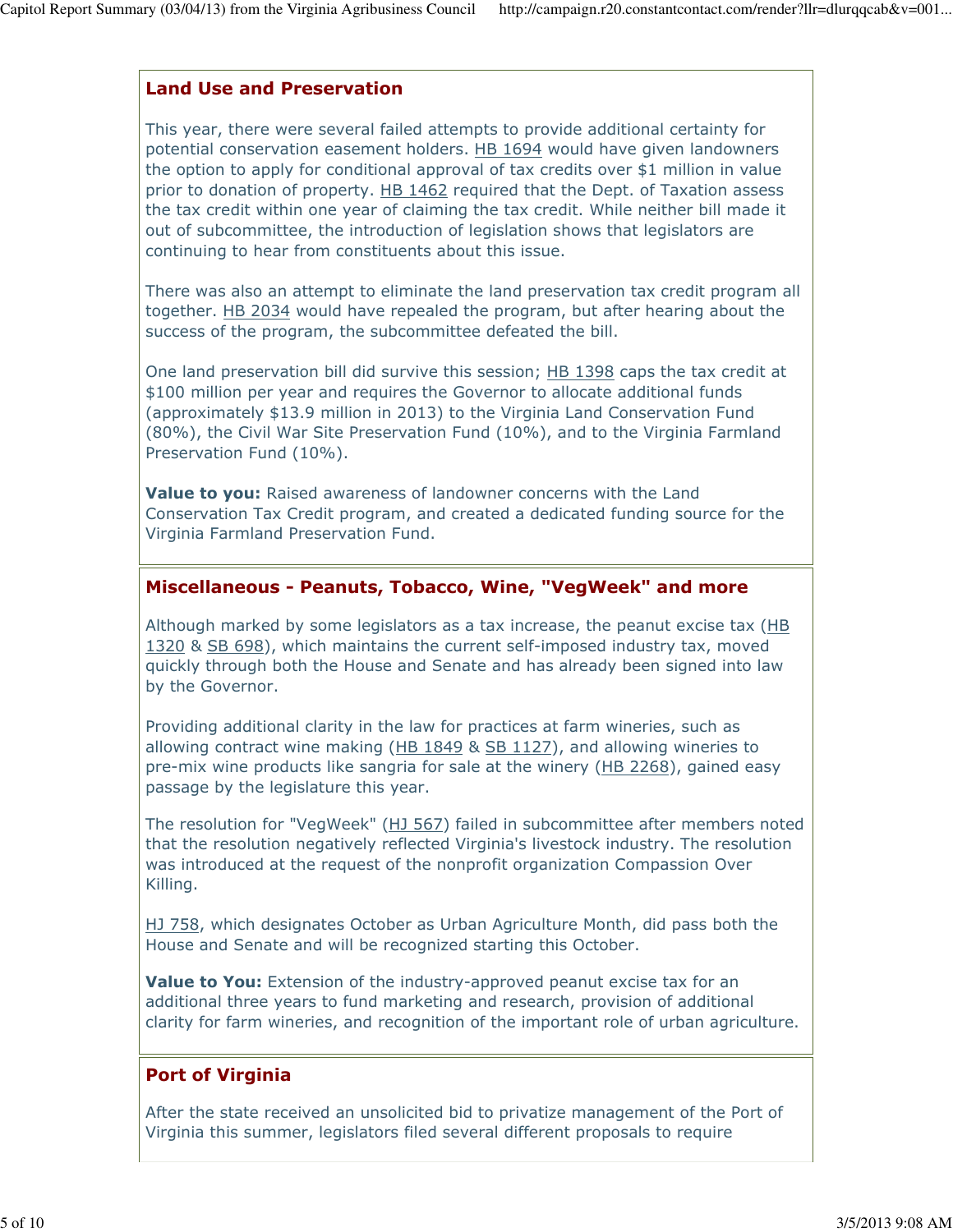legislative approval prior to change in Port management. As a result, HB 1692 and SB 977 make changes to the Public-Private Transportation Act of 1995 to require public notice of unsolicited bids, a longer time to submit competing proposals, and allow public comment on proposals. In addition, the General Assembly's review arm, JLARC, (Joint Legislative Audit and Review Commission) will be studying the competitiveness, efficiency, and governance structure of the Port of Virginia and reporting back to the legislature in early 2014 (HJ 621).

Beginning calendar year 2013, HB 1824 will provide a tax credit for increases in volume of product shipped through Virginia's ports to agricultural producers and coal and natural gas producers (in addition to the tax credit already in place for manufacturers). A last minute amendment that excludes wood pellet manufacturers who export their product for overseas energy production is the subject of continued disagreement within the forest products industry. The tax credit is capped at \$250,000 per taxpayer and a cumulative amount of \$3.2 million per year.

Value to You: Additional public input and legislative review of management changes for the Port of Virginia, and a new tax credit to incentivize agribusinesses to ship products through the ports in Virginia.

# Right to Farm Act

Virginia's Right to Farm Statute, originally enacted in the 1980's and significantly amended in 1994, was the subject of a heated debate this year, and not between the parties you might anticipate! HB 1430 was introduced as a result of conflicts in one locality this summer and would have drastically expanded the definition of agricultural operations beyond the intent of the existing law. The bill was amended by the House Agriculture Committee, who placed a "re-enactment" clause on the bill (at our request) to require the 2014 legislature to the bill again before it went into effect. We joined with several other industry groups and localities to oppose HB1430, and it was ultimately defeated by the Senate Agriculture Committee.

The proponents of the bill, which included several direct farm-to-consumer operations and a number of vocal supporters, did not agree with our stance that the unintended consequences of the measure were too great of a concern and have vowed to continue the battle next year. In the meantime, VDACS Commissioner Matt Lohr has agreed to coordinate a working group on this subject with a report back to the Agriculture Committees this fall.

Value to You: Avoided unintended negative consequences for agricultural producers of broadening the existing Right to Farm Act, and retained current local laws developed in cooperation with the industry to promote agriculture.

# Taxes & Fees

With the Joint Legislative Tax Credit Commission's efforts just getting underway, legislative action on tax credits was limited. SJ 281, a proposed constitutional amendment to place a 5-year limit on every tax credit (new and existing), was defeated on the floor of the Senate after concerns were raised regarding the impact to existing tax credits. We anticipate that over the next few years, we'll see more proposals aimed at ensuring a return on investment from tax credits.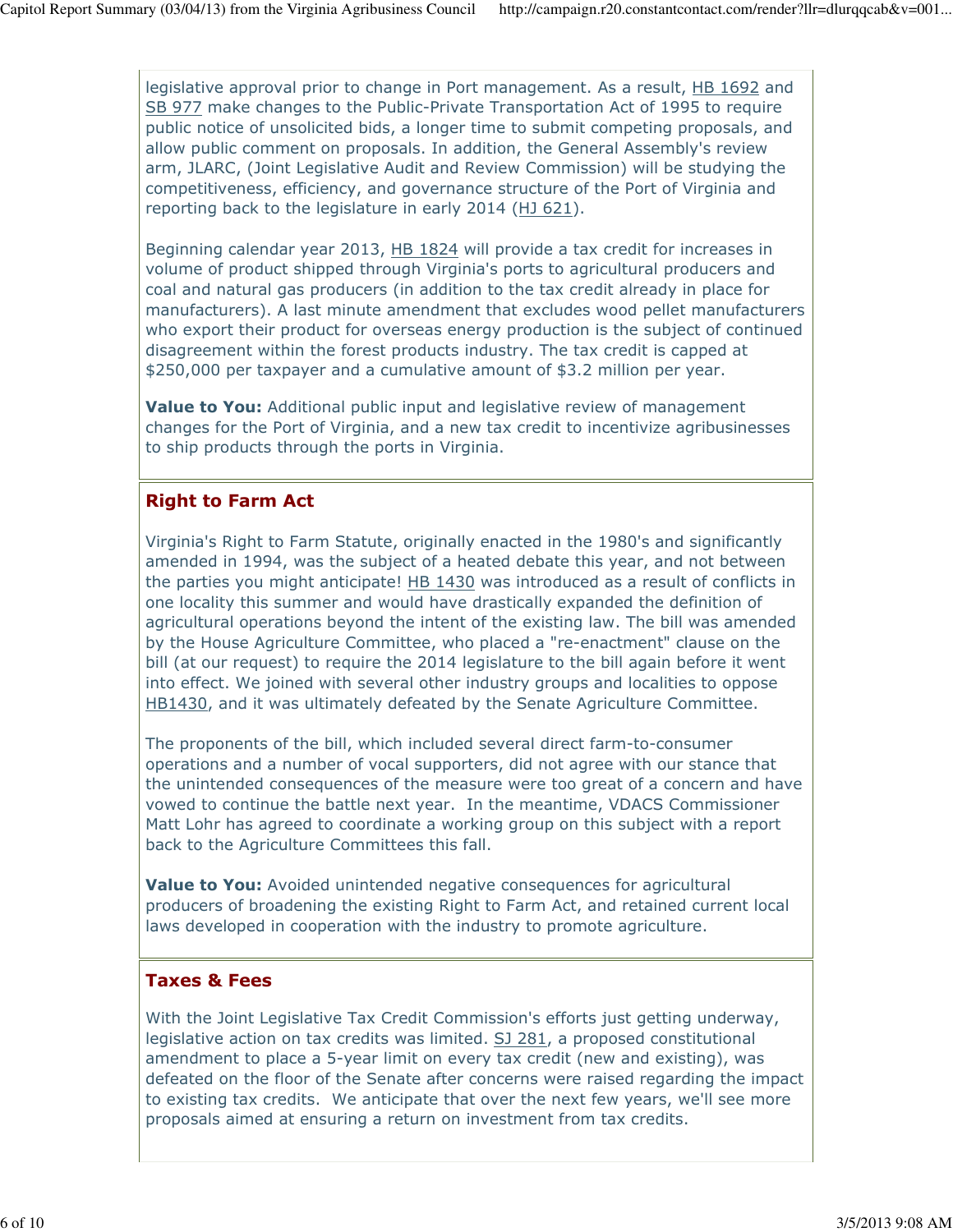Back again this year were several proposals to address alleged intentional overpayment of local taxes by businesses in order to benefit from interest on the overpayment amount. These bills were all tabled in both the House and Senate after the Virginia Agribusiness Council and other business interests opposed the measures. The Patrons have requested that localities and business leaders study the issue further in over the next few months. (HB 1329, HB 1534, HB 1578, SB 710, SB 937)

A somewhat perennial bill, HB 1457, to re-instate the estate tax at the state level (with revenues being used for nursing homes) was striken by the patron after being re-referred to the House Rules Committee, where it was likely to meet it's demise.

Value to You: Retention of existing tax credit programs and processes for addressing overpayments of local taxes.

## Transportation: Funding, Tolls, and Other Policy Changes

For at least the past five years, transportation funding discussions have dominated almost every General Assembly session. Special sessions have been called by Governors, with no bi-partisan solution resulting. Legislation to fund roads has been passed, only to be stricken down in the courts system. 2013 marked a turning point for transportation funding within Virginia. For the first time in over 25 years, the General Assembly approved a major transportation funding plan by bipartisan votes in both the House and Senate.

HB 2313 is a compromise between the House, Senate, and the Governor's office. The bill will generate over \$880 million in statewide transportation funding annually within five years of implementation through: elimination of the current gasoline tax and replacement with a wholesale motor fuel sales tax; incremental increases in the statewide sales tax rate; additional fees for certain users and purchases; re-direction of general funds towards transportation; andnew regional taxes in Northern Virginia and Hampton Roads. The funding package also contains an important prohibition on tolls on I-95 for existing roads. The Council, like many other groups, had identified transportation funding as a critical issue for 2013.

HB 1953 was also approved to provide further funding for Rt. 58 completion to connect southwest and southside Virginia with the eastern portions of the Commonwealth. This will ease access to the Virginia port and points east for producers in the western part of the state.

After receiving the blessing of the state police, SB 887 was approved to increase the distance from 30 miles to 50 miles that farm use vehicles for agricultural and horticultural purposes and the seasonal transportation of produce and livestock may travel. HB 1985, which made a technical change to the vehicle weight limits and overweight permits for potato trucks on the Eastern Shore, was also approved. Two measures (HJ 586 & SJ 370), which would have encouraged our Congressional delegation to support allowing states to authorize higher weight limits for trucks carrying agricultural and forestry products on interstate highways, did not advance in the Senate due to a policy of not approving Congressional resolutions.

Value to You: Significant funding for construction and maintenance of roads is now in place, allowing for infrastructure investments to get agricultural goods to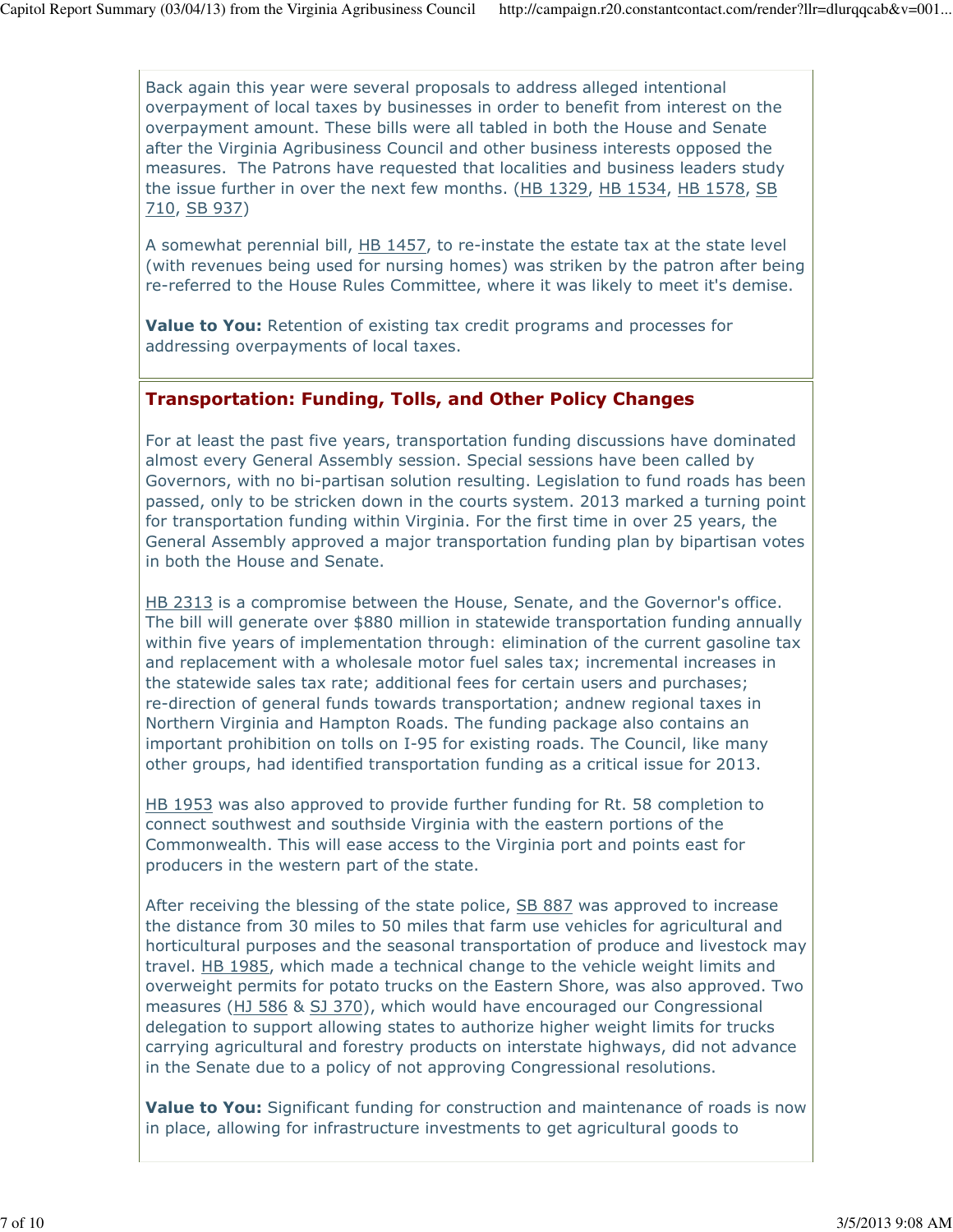market.

## Industry Promotions During the Session

Virginia Egg Council & Virginia Poultry Federation - Miller the many members that deliveries) The Virginia Agribusiness Council provided leadership and logistical assistance in the delivery of gifts representative of certain sectors of our diverse agribusiness community. These Council members partnered with us in this effort: Virginia Soybean Association - The ever popular chocolate-covered soynuts Virginia Grain Producers Association - Corn-based coffee travel mugs Virginia Wine Council - Bottles of wine, of course! Virginia Horse Council - A trio of horse shaped and horse industry themed cookies Virginia Nursery & Landscape Association - Baskets of African violets and native flowering plants and Rhoads Tea Room recipe booklets, egg whisk, and meat thermometer



(Del. Bev Sherwood and Hobey Bauhan, President of the Virginia Poultry Federation and one of participated in the

- Virginia Cattlemen's Association & Virginia State Dairymen's Association - Virginia made beef jerky and cheese
- **Maryland & Virginia Milk Producers Cooperative Association and Marva Maid** Dairy - Ice cream specialties (that made all the legislators feel like kids again)

We welcome additional participants in the future. Just let us know if your organization would like to join in this enjoyable promotion of Virginia agribusiness to the Governor, Lt. Governor, Attorney General, Governor's Cabinet, and General Assembly members.

## After Session Activities

The General Assembly session always generates follow-up activities such as studies, workgroups, and regulations to implement new laws. The 2013 session was no different. If you have a specific interest in any of the issues listed below, please let us know. We will invite you to be a resource and keep you informed as the discussions progress.

Right to Farm (HB 1430) - Although the bill was defeated by the Senate Agriculture Committee, VDACS has agreed to coordinate a working group to examine the issue further over the next 6-8 months.

DCR/DEQ Water Quality Program Consolidation (HB 2048 & SB 1279) - As agreed upon by the conference committee, oversight and management of SWCDs, Nutrient Management, and Resource Management Plans will remain at DCR. In addition, a series of public hearings held by a joint group of House and Senate Ag Committee members and DEQ, DCR, and VDACS, will be held this summer and fall across the state to discuss the appropriate oversight authority for Soil and Water Conservation Districts.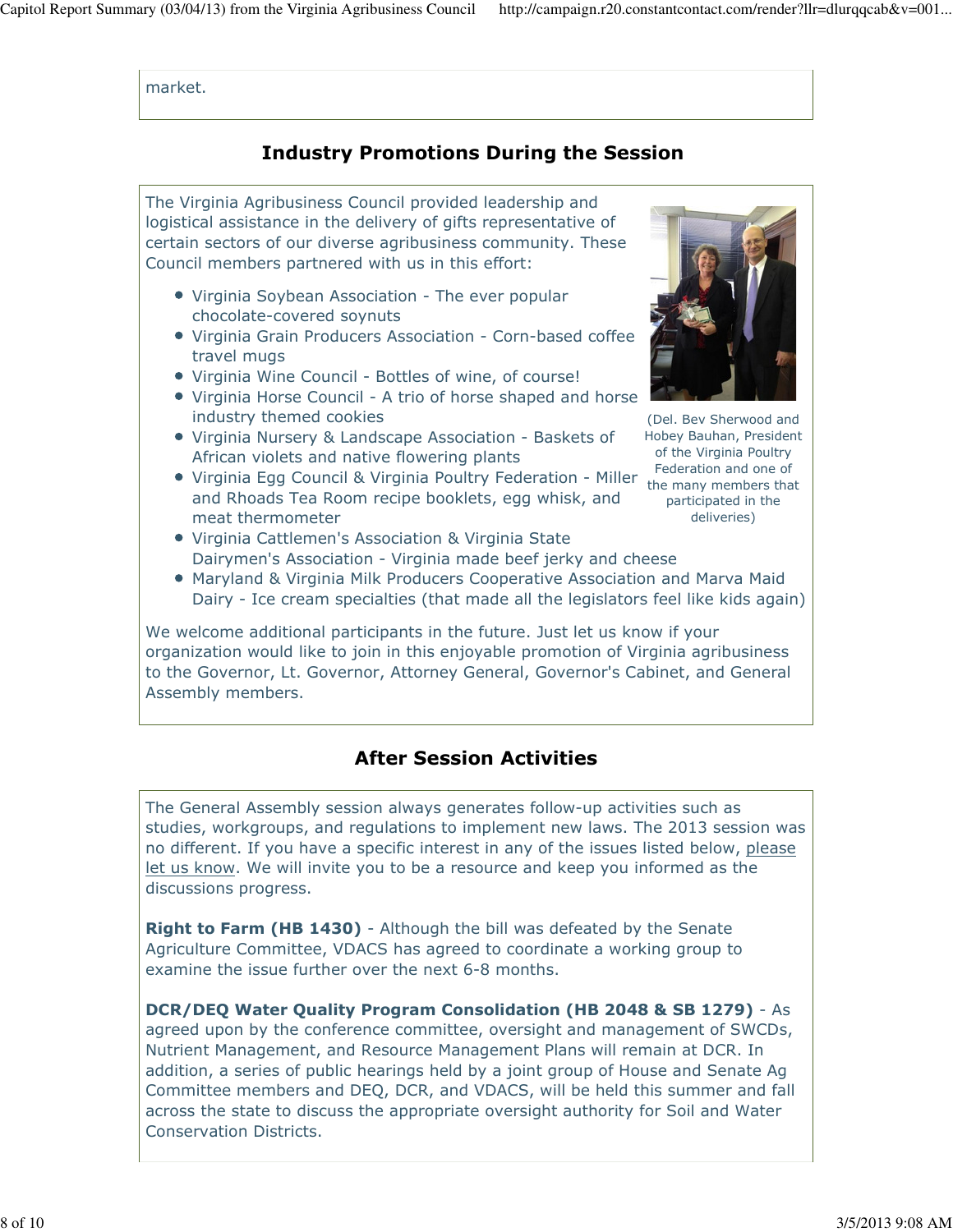Tax Overpayment Refunds (SB 937) - After several similar bills will killed in a House subcommittee, the patron struck SB 937 with the agreement that a working group will be formed this summer to address the issue between local governments and the business community.

Port of Virginia Study (HJ 621) - JLARC, or the Joint Legislative Audit and Review Commission, will begin its work to review the current Port operations this summer, which may lead to further changes to the management of the Port. A report by JLARC is due by January 2014.

Port Tax Credits for Manufactured Products (HB 1824) - The Port Authority and the Tax Department will need to issue guidance for the new category of tax credits authorized by the legislation and have committed to bringing together a stakeholder group to advise them in this process.

Soil and Water Conservation Districts Funding Study (Budget Item) - The stakeholder group was established by the 2012 General Assembly and needs to continue to meet to complete its work on several outstanding issues. The Council is a member of the group.

VT Agriculture Animal Facilities (Budget Item) - The Council will continue to work with Va. Tech officials to ensure industry input into the planning of this project, as well as cost estimates for upgrading and replacing other animal facilities.

**Drones for Enforcement Activities (SB 1331)** - Over the next two years, proposals to regulate the use of drones will need to be developed since this is new technology not yet addressed in Virginia's Code.

King's Grants & Access to Waters (SB 880 & SB 737) - After legislation did not advance to require an inventory state waters that are (and are not) open to public access, the Senate Agriculture Committee sent a letter to DGIF to review this issue. We will be following the efforts of this group, as well as looking for opportunities to address the concerns created by another bill that would have provided a safe harbor from trespass for those traveling on waters in the state.

Freshwater Fish Sales (HB 2149) - After the Council and other parties met with the Patron, he agreed to strike his bill and plans to work with DGIF to provide outreach and education to Asian food markets. The Council will continue to work with the Delegate and DGIF on the issue to make sure there are no unintended consequences to the aquaculture industry should there be legislative clarification needed to some existing laws.

# Questions, Responses, Opinions?

We welcome your comments in regard to the Virginia Agribusiness Council's representation of your interests during the 2013 General Assembly session. Let us know your thoughts and any questions you may have. Thank you.

Va. Agribusiness Council P. O. Box 718 Richmond, VA 23218